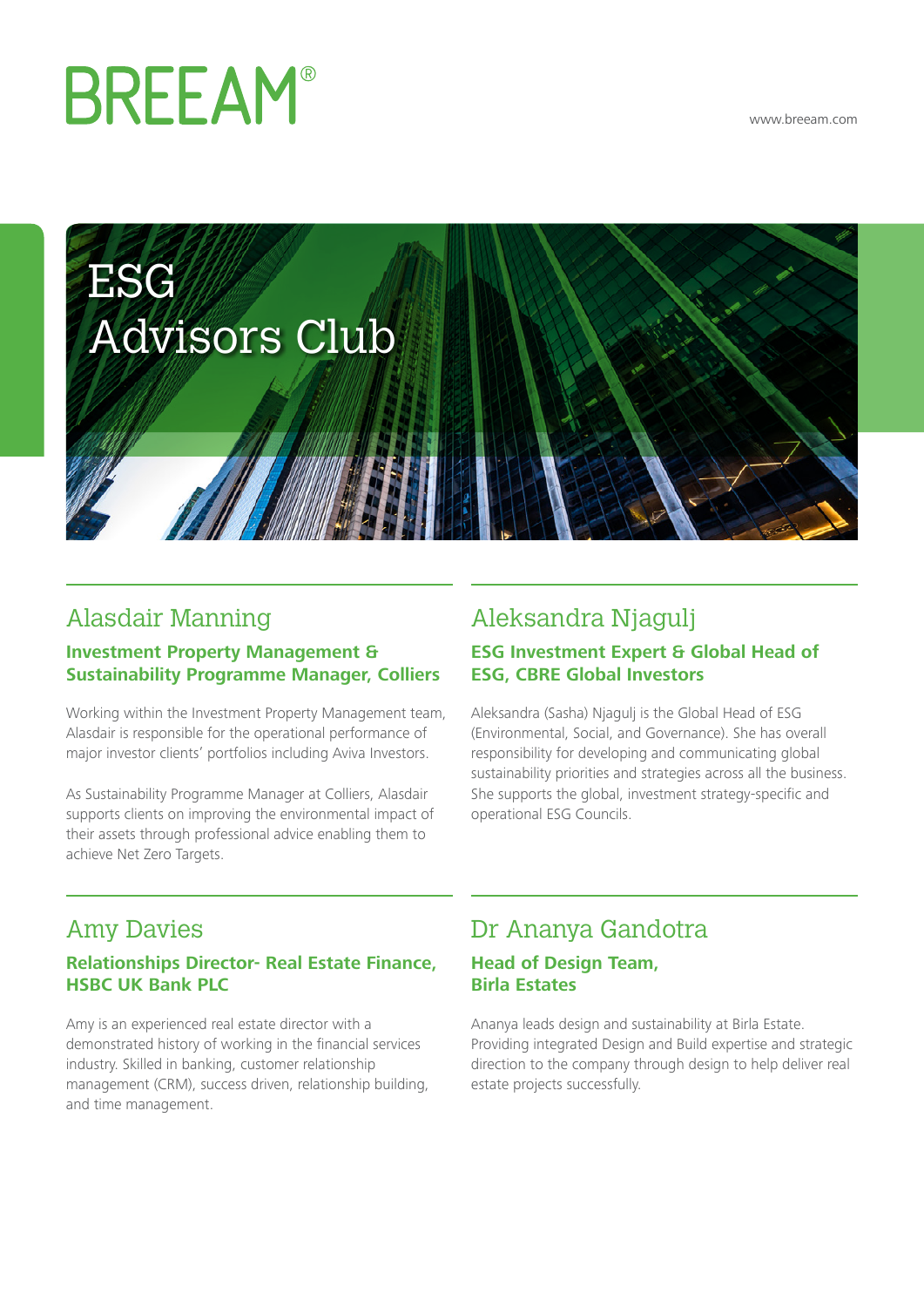# Andrew Derry

#### **Energy and Solutions Manager, Sodexo UK and Ireland**

Andrew is highly skilled on aspects such as business and project development and bid management, with extensive knowledge on areas including energy efficiency within the Energy Company Obligation (ECO) programme and the accreditation of energy efficiency products such as Eaga ShowerSmart and StandbyOff within the CERT programme.

Andrew specialises in Project/product development and legislative compliance, carbon abatement and energy efficiency, strategic policy steer, creative thinking/ writing, internal and external sales promotions, key account management, robust and effective bid/proposal management.

# Anne Peck

#### **Vice President, Director of ESG+R at TA Realty**

Anne is a member of TA Realty's portfolio management team and is responsible for overseeing the Firm's Environmental, Social, Governance and Resiliency (ESG+R) initiatives. Anne has more than 20 years of experience in the industry and joined TA Realty in 2021. Prior to joining the Firm, she was a Vice President, Head of the Architecture and Engineering group at AEW Capital Management, where she managed and led a group of architects and engineers who oversaw all physical, environmental, and sustainability assessments for assets and new developments. She has served as a member of the GRESB Benchmark committee since 2017 and is a member of the NAREIM planning committee and NAREIM's DEI committee.

## Chris Billingham **Innovation Program Manager,**

# **Methven UK Limited**

Chris is an innovative, empowering senior leader combining technical and commercial experience with MBA from Warwick Business School. He has 20 years experience delivering business growth through consumer products for Mira, Rada, Kohler and Vax. Chris is a creative problem solver to deliver long term multiple programme strategy enhancing customer value increasing quality and driving down cost.

# Derk Welling

#### **Senior Responsible Investment & Governance Specialist, APG Asset Management**

Derk Welling is Senior Responsible Investment & Governance specialist at APG Asset Management, focusing on real estate and infrastructure investments. He is a member of the GRESB Real Estate Advisory Board and also a member of the INREV Sustainability Committee. He was the initiator and co-founder of the Dutch Green Building Council, aiming to adapt BREEAM to the Netherlands.

# Clemens Brenninkmeijer

#### **Head of Sustainable Business Operations, Redevco**

Clemens is responsible for setting the overall sustainability ambition for Redevco's Assets under Management as well as their own business operations and overseeing the embedding of this ambition into their daily work as well as our annual reporting on responsible real estate investment.

## Eugenijus Sapel **Senior Sustainability Consultant, Vesta Consulting**

Eugenisjus is a Project Manager, BREEAM In-Use Assessor, WELL AP, Fitwel Amb., EDGE Expert, LEED for Homes Green Rater and Energy Rater. He has extensive international experience (USA, Spain, UK, Baltics) in sustainable building consultancy and project management incorporating global building sustainability standards as BREEAM, LEED, PassivHaus and LivingBuildingChallenge. Eugenijus has a double engineer Degree at UK and Lithuania universities, strong CAD skills, effective communication, and is fluent in 5 languages. He is an active member of Lithuanian Green Building Council.

# John Haffner

#### **General Manager- Sustainability, Hang Lung Properties**

Based in Hong Kong, John is a sustainability executive with extensive background in Asia, including China, Japan, and Southeast Asia. John has more than two decades of experience in cleantech, infrastructure, and sustainability, including senior corporate roles in the electricity sector in Canada and Asia and wide-ranging experience as a consultant and lawyer.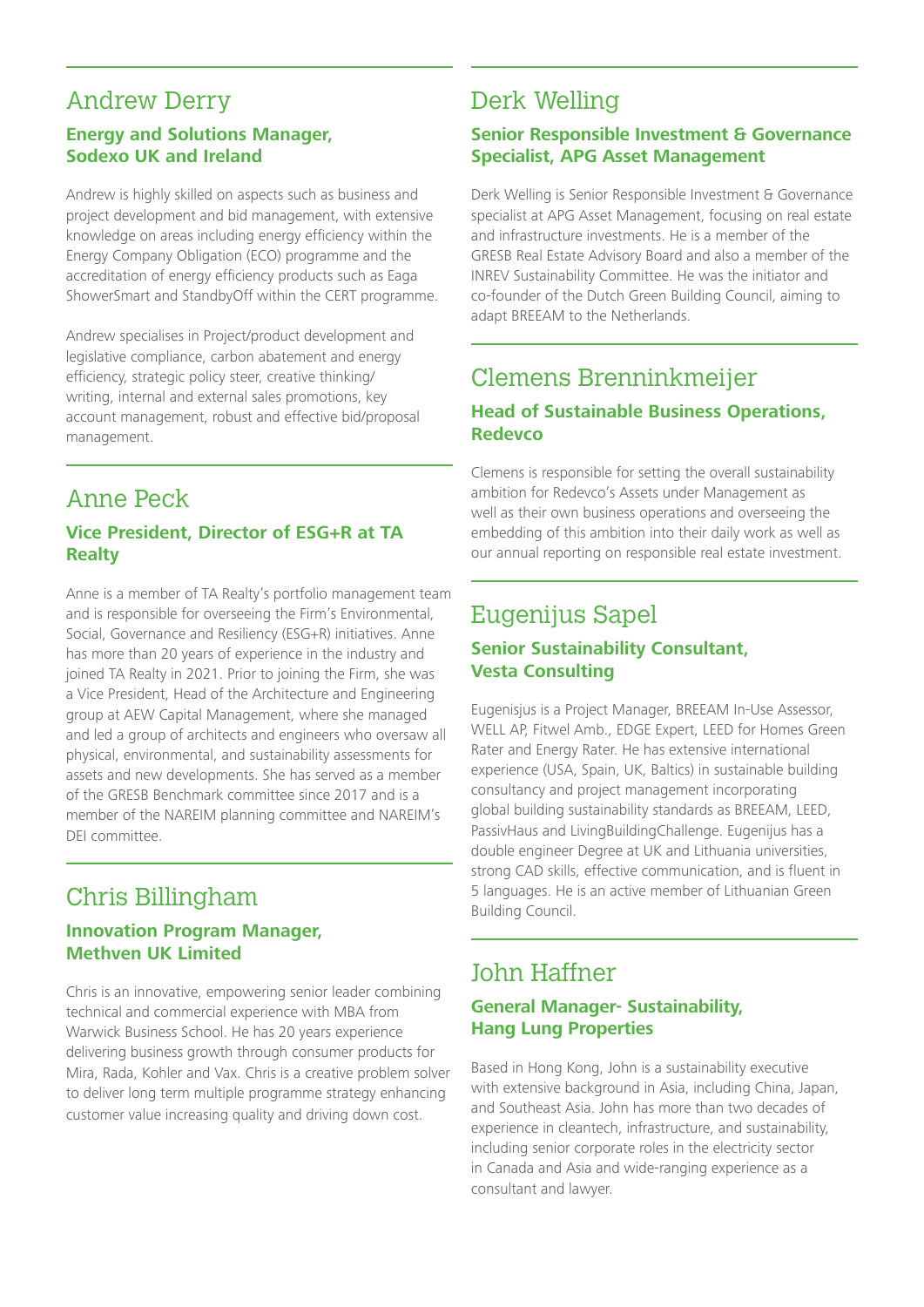# Dr Eva Gkenakou

#### **Director of Sustainability, Logicor**

Eva leads on the strategy for tackling the current climate and biodiversity emergency and achieving the UN Sustainable Development Goals, through a just transition.

She creates the best solutions that match the business needs through science, technology and innovation, scaling them and manage change by developing environments than empower people and teams to act. She leads transformation through engagement and governance programmes based on learning, communication, data and analytics, reporting and smart systems, feedback and re-adjustment.

Eva is a Fellow of the Institute of Environmental Management and Assessment, a Chartered Environmentalist and a Fellow of the Chartered Management Institute.

## Grace Kwok

#### **Chairman and Executive Director, Allied Environmental Consultants Group Limited**

Grace is a seasoned sustainability expert with an extensive background in Asia-Pacific. Her qualifications span across various rating tools in green and healthy building as well as infrastructure sustainability in China, Hong Kong SAR, UK, USA, and Australia. She has led the company to become one of the WorldGBC Asia Pacific Net Zero Collaborators.

Driven by a vision to shape a sustainable future for all, Grace works with the real estate and construction sector, as well as corporates from all walks of life to build climate resilience and accelerate net-zero transition.

## Guido den Teuling **Sustainability Manager, Redevo**

Guido is driven by a keen interest in sustainable development and has successfully developed and integrated sustainability in a wide range of projects for various organisations. This includes the development and deployment of environmental rating tools, energy management systems, carbon neutral studies, and development plans.

## Ganna Koryagina **Operations Leader, Nhood Ukraine**

Ganna is a COO in multi-operator real estate company Nhood Ukraine, she has 10 years of experience in Ukraine within an international company in CRE. Ganna is also a BREEAM In-Use auditor, BREEAM New Construction assessor, Certified Retail Real Estate Professional (by ICSC).

Ganna's responsibilities include mastering management of an entity with an international vocation: development of the strategy and the business plan, transformation of the company according to new development strategy, development of the portfolio and management of assets (shopping centers), commercial and operational management, animation (marketing campaigns), team management, cost control, financial management.

## Konsta Tuokko **Senior Consultant & Partner, Raksystems**

Konsta is an experienced real estate and construction sustainability expert having worked in real estate consulting for over a decade. He currently works as a senior expert at Green Building Partners which is part of Raksystems Group, operating in the Nordic countries. Konsta's expertise is the LEED and BREEAM environmental certification and he has been responsible for guiding environmental certification in dozens of major office, shopping center, housing and logistics projects, both in new construction and existing buildings. He is also one of the first WELL AP's in Finland and has been responsible for carrying out Finland's first WELL certification projects.

## Laura Ciliberto **Strategy and Innovation Manager, Goodman**

Laura joined Goodman in 2019 and has been active in sustainability and innovation topics for continental Europe (CE). She is one of the main drivers of the innovation and sustainability agenda for Goodman CE which has strong ambitions in terms of circular development. Her current focus is on the sustainable certification, environmental topics and renewable energy.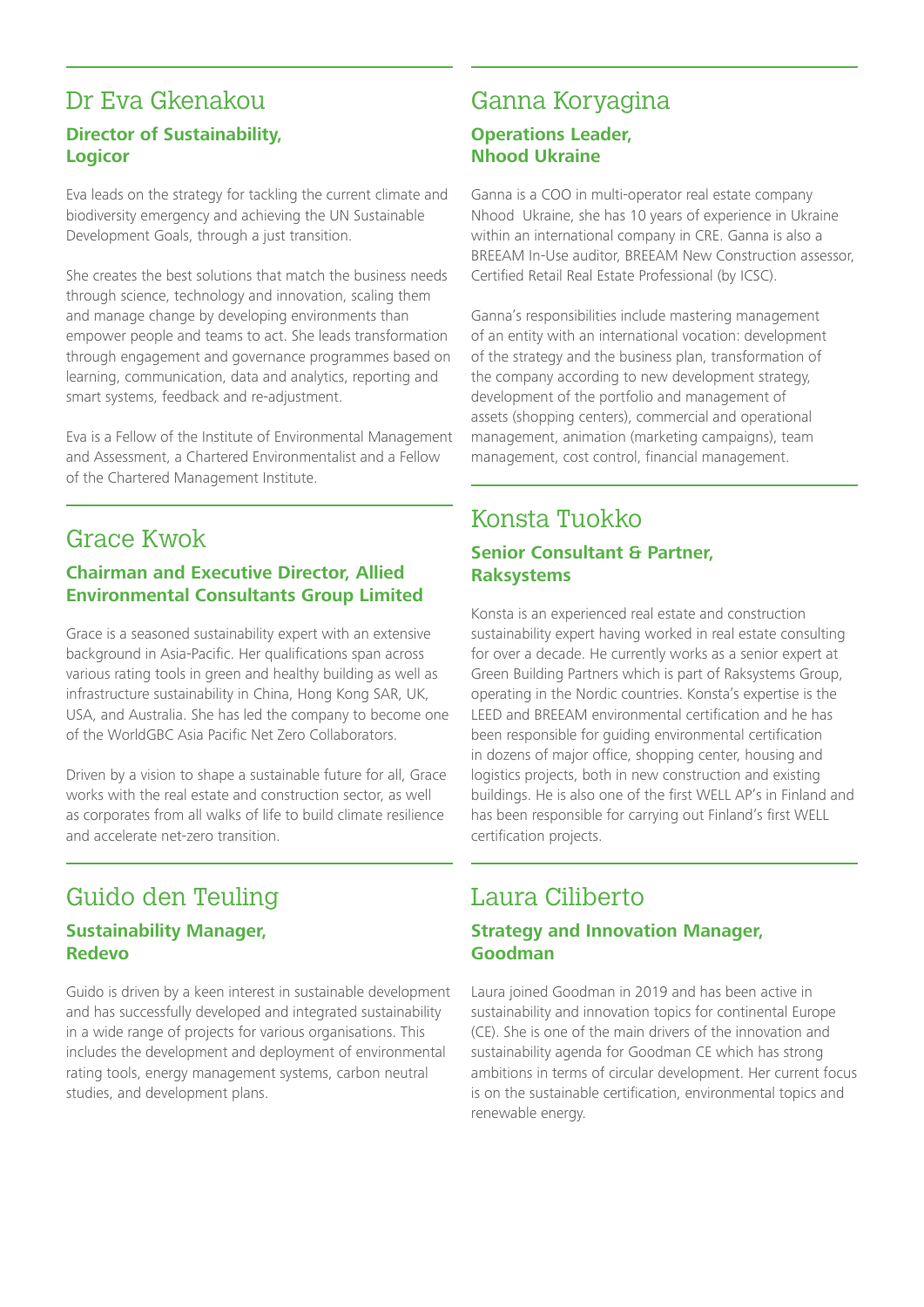# Malgorzata Maria Lisowska **Architect, Reginn hf.**

Malgorzata is an architect with master´s degree in Sustainable Architecture. In her role with Reginn hf. Malgorzata is responsible for sustainability strategy and BREEAM In-Use and New Construction certification.

Reginn hf. is an Icelandic real estate company that invests in, rents out and manages commercial real estate. Reginn's Real Estate portfolio counts 116 properties and its total size is about 385 thousand square meters. The company got first BREEAM In-Use certification in Iceland in 2019 for shopping center Smáralind in Reykjavík. The goal is to certificate half of the portfolio by 2025.

# Nick Kavelakis

#### **Group Construction Director, P3 Logistics Park**

An internationally experienced Construction Professional with 20 years proven track record of excellence in providing solutions to Clients. Nick works to deliver programs and projects to strict deadlines and budgets under demanding and intense conditions.

# Leah Barnes

#### **Sustainability Manager, CER**

Leah Barnes is the Sustainability Manager at CEG, with a focus on corporate strategy and reporting, to minimise environmental impacts.

Leah previously worked as a sustainability consultant working with a variety of clients across multiple sectors including commercial, Industrial, healthcare and education, helping clients to reduce environmental impacts and improve performance.

# Marco Meng

#### **Senior Director - Head Of P&AM, China, Savills China**

Marco Meng joined Savills Shanghai in 2006 and is responsible for the provision of property/asset management services for Grade A commercial buildings and luxury residential properties. He acts as the head of the business development of PM, FM and AM services in East China region, developing business strategy and lead the team to achieve yearly target.

# Rachael McGinley

#### **Head of Sustainability, CBRE Ireland**

Rachael is Head of Sustainability at CBRE and has over 15 years of experience in sustainability and engineering. Working closely with CBRE's sustainability experts across EMEA, Rachael is involved in sustainable property strategy, green building certifications and health and wellbeing advice.

## Steffen Walvius **Head of Sustainability and ESG Services, JLL**

Steffen's international experience in structural engineering and sustainable energy paved the way to becoming a trusted professional in sustainable logistics real estate. Combining technology with commerce, Steffen cultivates relationships between stakeholders to deliver innovative ideas. Leveraging his experience in the oil industry and construction sector, his primary focus is to expand his expertise in commercial real estate and infrastructure to improve the environmental sustainability, efficiency, well-being and productivity of logistics, e-commerce and web services operations.

# Thomas Bouriot

#### **Associate - Direct Finance - Sustainable Resource Investments, European Bank for Reconstruction & Development**

Thomas works in the EBRD Green Economy and Climate Action team and to advise corporate clients on sustainable investments (climate change mitigation and adaptation, resource efficiency and natural capital conservation) and corporate governance on climate change. He has worked for 10 years specifically with the real estate and construction sector and has a strong focus on property developer and REIT clients as well as corporates with large building portfolios (retailers etc.)

## Jacob Hurtley

#### **ESG and Property Manager, Octopus Real Estate**

I have worked as the Property and ESG manager at Octopus Real Estate since 2017. Working to drive the ESG strategy across the care home portfolio. In 2021 we transitioned the Fund to an Impact Fund and have been working on ways to further grow the funds ESG and Impact credentials.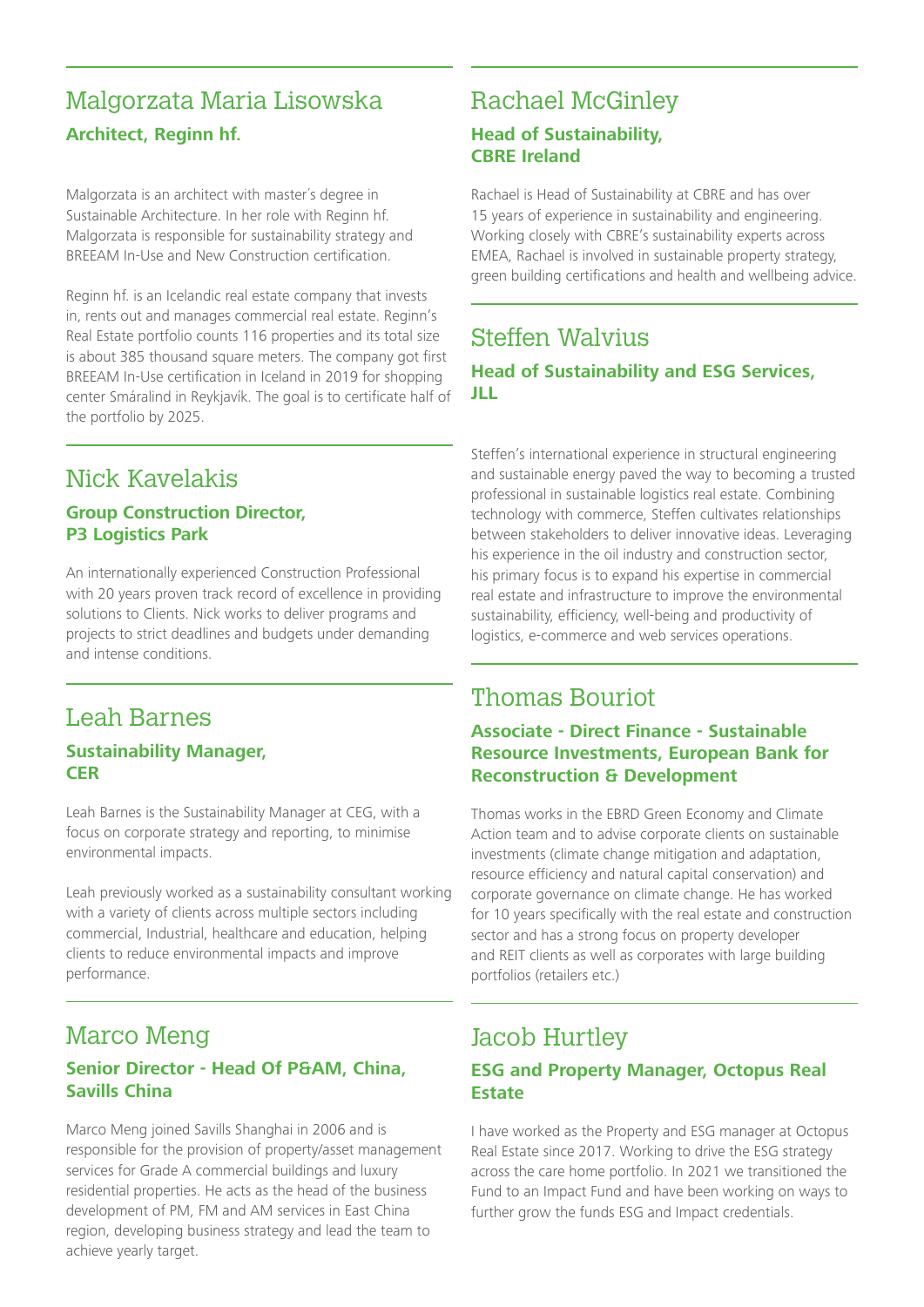## Tom Miller

#### **Head of Development & Sustainability Asia Pacific, Lasalle Investment Management**

Thomas is senior executive with significant private equity, asset management, real estate development and sustainability program experience in the U.S., Asia, and Europe. Successfully executed roles as the senior executive responsible for managing varying size private equity asset management development investment projects, sustainability program development/execution, start-ups, and regional businesses.

## Eimear Palmer

#### **Responsible Investing Officer, Intermediate Capital Group**

Eimear joined in 2018 as ICG's Responsible Investing Officer and is responsible for further integrating ESG factors across all fund strategies. She works closely with ICG's business and investment teams as well as portfolio companies to add value to fund investors.

Prior to joining ICG, Eimear spent seven years at The Carlyle Group, where she undertook a similar role in Europe implementing an enhanced ESG framework for Carlyle Europe Partners. Previously, she spent seven years at KPMG where she was a manager in the Private Equity Audit and Assurance division. Eimear is a Chartered Accountant (ICAEW) and holds a BSc in Business Information Systems.

# Elizabeth Greenhill **Associate, Currie and Brown**

Elizabeth is a sustainability consultant focussed on developing and delivering sustainability strategies in the built environment. Taking a holistic approach to ESG, adding value for organisations and providing robust action plans. Particular areas of interest and expertise include decarbonisation plans, ESG risk management, and benefits quantification with regards to social value.

## Sara Haasmark **Sustainability Manager, ICA Fastigheter**

Sara is a Sustainability Manager at ICA Fastigheter and has been working in real estate for over 20 years. She holds an MSc in Environmental Engineering and Sustainable Infrastructure.

# Kenneth Rhee

#### **CEO, Huhan Business Advisory / Executive Director, China Mainland, Urban Land Institute**

Based in Shanghai, Ken has been serving as ULI's Executive Director in mainland China since 2012 while running his own real estate consulting business, Huhan Business Advisory. His current business focus is applying BIM (Building Information Modelling) technologies.

Previously, he was Executive Director at Morgan Stanley where he worked in the firm's real estate banking and investment team from 2006 to 2012. Prior to joining Morgan Stanley, Ken worked at JP Morgan in its Asia Pacific Investment Banking team.

Ken holds a BA in economics and business from the University of California and an MBA from the University of Chicago's Booth School of Business.

## Kirsty Lukas **Director, Hunter REIM Ltd**

Kirsty is the Managing Director of the Hunter group. She is also the Director of Sustainability and devotes increasing amounts of time to the Corporate Social Responsibility of Hunter and its Funds.

Kirsty has been based in Edinburgh and working for Hunter since 2013. She started her career at the National Audit Office in London, where she worked in both the Home Office and International audit teams, before moving on to a more commercial role with Travelocity in London and Sydney. Kirsty is a member of the ICAEW and an Independent Member of the Audit and Risk Management Committee of the National Trust for Scotland.

# Stephanie Lipman **ESG Analyst, La Française Group**

Stephanie Lipman is an ESG analyst at La Française Asset Management, responsible for covering the real estate and financial services sectors. Prior to that, she worked at BlackRock in a range of different marketing and communications roles, most recently in the iShares ETF business, with a focus on growing its presence in the sustainable investment space. Stephanie has a degree in Modern Languages from the University of Cambridge and holds the CFA Certificate in ESG Investing.